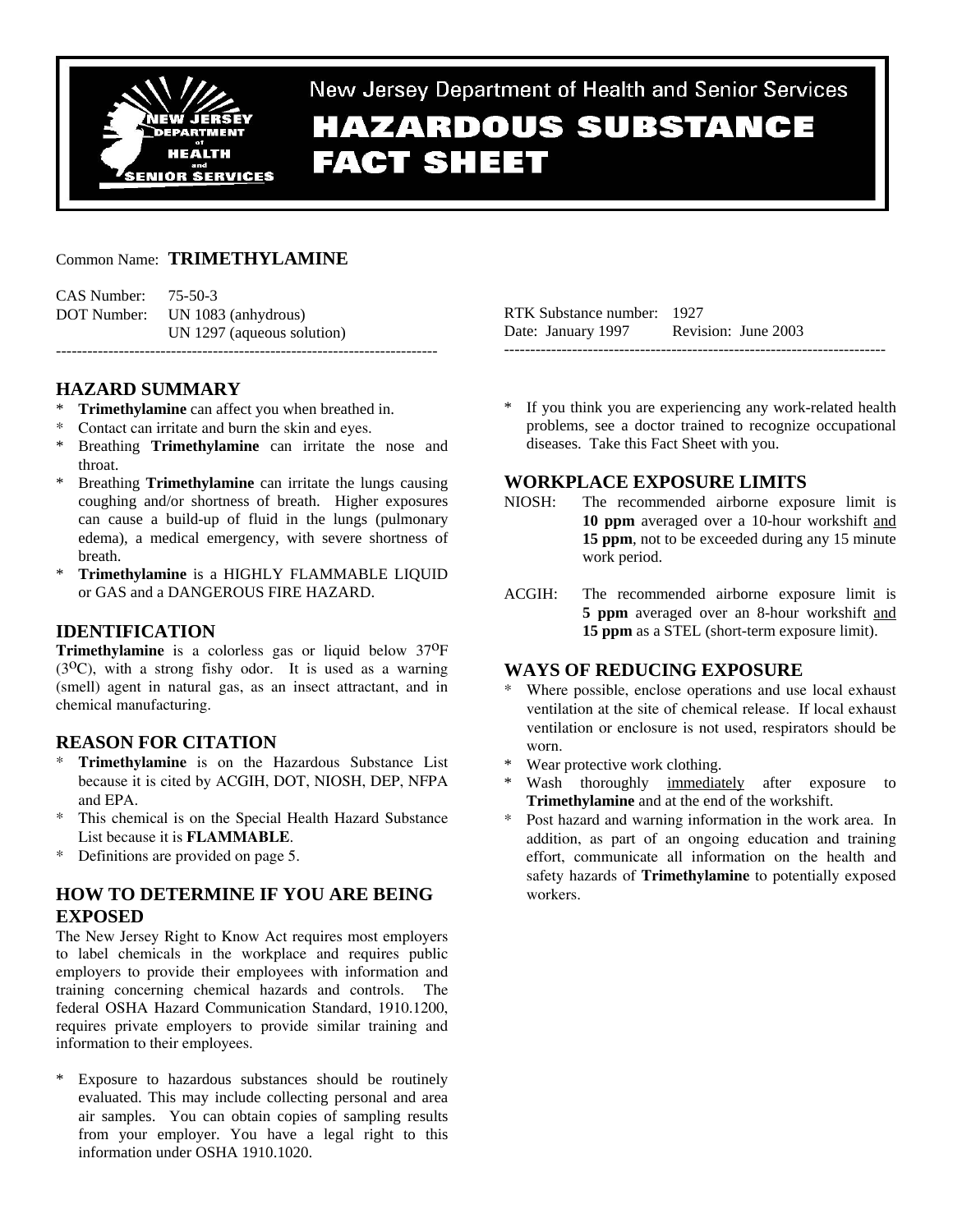# **TRIMETHYLAMINE** page 2 of 6

This Fact Sheet is a summary source of information of all potential and most severe health hazards that may result from exposure. Duration of exposure, concentration of the substance and other factors will affect your susceptibility to any of the potential effects described below.

 $-$ 

# **HEALTH HAZARD INFORMATION**

### **Acute Health Effects**

The following acute (short-term) health effects may occur immediately or shortly after exposure to **Trimethylamine**:

- Contact can irritate and burn the skin and eyes.
- \* Breathing **Trimethylamine** can irritate the nose and throat.
- Breathing **Trimethylamine** can irritate the lungs causing coughing and/or shortness of breath. Higher exposures can cause a build-up of fluid in the lungs (pulmonary edema), a medical emergency, with severe shortness of breath.

### **Chronic Health Effects**

The following chronic (long-term) health effects can occur at some time after exposure to **Trimethylamine** and can last for months or years:

### **Cancer Hazard**

\* According to the information presently available to the New Jersey Department of Health and Senior Services, **Trimethylamine** has not been tested for its ability to cause cancer in animals.

### **Reproductive Hazard**

According to the information presently available to the New Jersey Department of Health and Senior Services, **Trimethylamine** has not been tested for its ability to affect reproduction.

#### **Other Long-Term Effects**

\* **Trimethylamine** has not been tested for other chronic (long-term) health effects.

# **MEDICAL**

#### **Medical Testing**

For those with frequent or potentially high exposure (half the TLV or greater), the following are recommended before beginning work and at regular times after that:

\* Lung function tests.

If symptoms develop or overexposure is suspected, the following is recommended:

\* Consider chest x-ray after acute overexposure.

Any evaluation should include a careful history of past and present symptoms with an exam. Medical tests that look for damage already done are not a substitute for controlling exposure.

Request copies of your medical testing. You have a legal right to this information under OSHA 1910.1020.

### **Mixed Exposures**

Because smoking can cause heart disease, as well as lung cancer, emphysema, and other respiratory problems, it may worsen respiratory conditions caused by chemical exposure. Even if you have smoked for a long time, stopping now will reduce your risk of developing health problems.

### **WORKPLACE CONTROLS AND PRACTICES**

Unless a less toxic chemical can be substituted for a hazardous substance, **ENGINEERING CONTROLS** are the most effective way of reducing exposure. The best protection is to enclose operations and/or provide local exhaust ventilation at the site of chemical release. Isolating operations can also reduce exposure. Using respirators or protective equipment is less effective than the controls mentioned above, but is sometimes necessary.

In evaluating the controls present in your workplace, consider: (1) how hazardous the substance is, (2) how much of the substance is released into the workplace and (3) whether harmful skin or eye contact could occur. Special controls should be in place for highly toxic chemicals or when significant skin, eye, or breathing exposures are possible.

In addition, the following controls are recommended:

- \* Where possible, automatically transfer gaseous **Trimethylamine** or pump liquid **Trimethylamine** from cylinders or other storage containers to process containers.
- \* Before entering a confined space where **Trimethylamine** may be present, check to make sure that an explosive concentration does not exist.
- Specific engineering controls are required for this chemical by OSHA. Refer to the OSHA Standard: 29 CFR 1910.101 on *Compressed Gases*.

Good **WORK PRACTICES** can help to reduce hazardous exposures. The following work practices are recommended:

- \* Workers whose clothing has been contaminated by **Trimethylamine** should change into clean clothing promptly.
- Contaminated work clothes should be laundered by individuals who have been informed of the hazards of exposure to **Trimethylamine**.
- Eye wash fountains should be provided in the immediate work area for emergency use.
- \* If there is the possibility of skin exposure, emergency shower facilities should be provided.
- \* On skin contact with **Trimethylamine**, immediately wash or shower to remove the chemical. At the end of the workshift, wash any areas of the body that may have contacted **Trimethylamine**, whether or not known skin contact has occurred.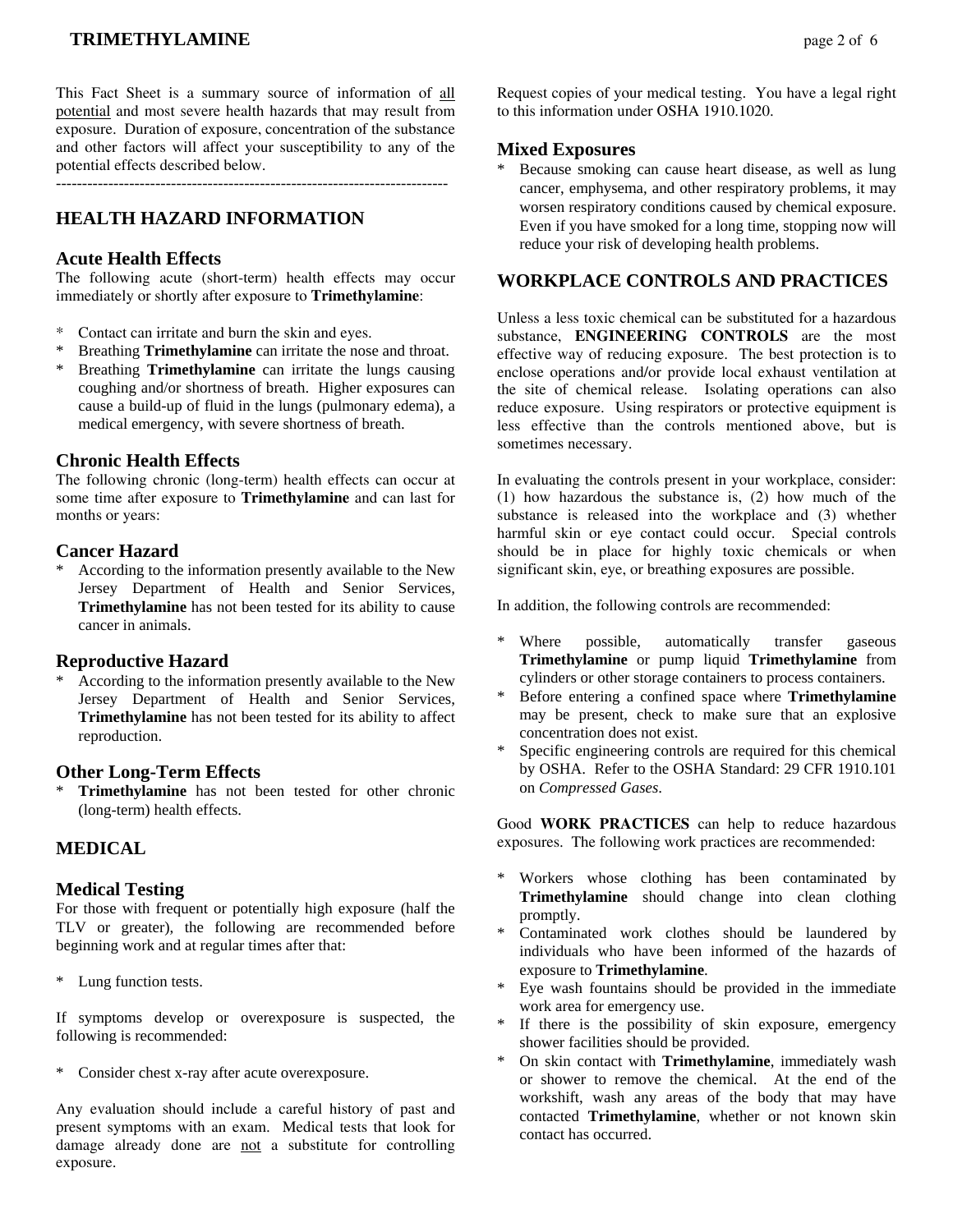# **TRIMETHYLAMINE page 3 of 6**

Do not eat, smoke, or drink where **Trimethylamine** is handled, processed, or stored, since the chemical can be swallowed. Wash hands carefully before eating, drinking, applying cosmetics, smoking, or using the toilet.

## **PERSONAL PROTECTIVE EQUIPMENT**

WORKPLACE CONTROLS ARE BETTER THAN PERSONAL PROTECTIVE EQUIPMENT. However, for some jobs (such as outside work, confined space entry, jobs done only once in a while, or jobs done while workplace controls are being installed), personal protective equipment may be appropriate.

OSHA 1910.132 requires employers to determine the appropriate personal protective equipment for each hazard and to train employees on how and when to use protective equipment.

The following recommendations are only guidelines and may not apply to every situation.

### **Clothing**

- \* Avoid skin contact with **Trimethylamine**. Wear protective gloves and clothing. Safety equipment suppliers/ manufacturers can provide recommendations on the most protective glove/clothing material for your operation.
- All protective clothing (suits, gloves, footwear, headgear) should be clean, available each day, and put on before work.

## **Eye Protection**

- \* Wear non-vented, impact resistant goggles when working with fumes, gases, or vapors.
- \* Wear indirect-vent, impact and splash resistant goggles when working with liquids.
- Wear a face shield along with goggles when working with corrosive, highly irritating or toxic substances.

# **Respiratory Protection**

# **IMPROPER USE OF RESPIRATORS IS DANGEROUS.**

Such equipment should only be used if the employer has a written program that takes into account workplace conditions, requirements for worker training, respirator fit testing and medical exams, as described in OSHA 1910.134.

Where the potential exists for exposure over **5 ppm**, use a NIOSH approved supplied-air respirator with a full facepiece operated in a pressure-demand or other positivepressure mode. For increased protection use in combination with an auxiliary self-contained breathing apparatus operated in a pressure-demand or other positive-pressure mode.

# **HANDLING AND STORAGE**

- \* Prior to working with **Trimethylamine** you should be trained on its proper handling and storage.
- \* **Trimethylamine** must be stored to avoid contact with OXIDIZING AGENTS (such as PERCHLORATES, PEROXIDES, PERMANGANATES, CHLORATES, NITRATES, CHLORINE, BROMINE and FLUORINE); MERCURY; and ETHYLENE OXIDE since violent reactions occur.
- \* **Trimethylamine** is not compatible with STRONG ACIDS (such as HYDROCHLORIC, SULFURIC and NITRIC); METALS (such as GALVANIZED IRON, TIN, ALUMINUM, BRASS, COPPER, ZINC, BRONZE, and SILVER); and STRONG BASES (such as SODIUM HYDROXIDE and POTASSIUM HYDROXIDE).
- Store in tightly closed containers in a cool, well-ventilated area away from COMBUSTIBLES.
- Sources of ignition, such as smoking and open flames, are prohibited where **Trimethylamine** is used, handled, or stored.
- Metal containers involving the transfer of **Trimethylamine** should be grounded and bonded.
- Use only non-sparking tools and equipment, especially when opening and closing containers of **Trimethylamine**.

# **QUESTIONS AND ANSWERS**

- Q: If I have acute health effects, will I later get chronic health effects?
- A: Not always. Most chronic (long-term) effects result from repeated exposures to a chemical.
- Q: Can I get long-term effects without ever having shortterm effects?
- A: Yes, because long-term effects can occur from repeated exposures to a chemical at levels not high enough to make you immediately sick.
- Q: What are my chances of getting sick when I have been exposed to chemicals?
- A: The likelihood of becoming sick from chemicals is increased as the amount of exposure increases. This is determined by the length of time and the amount of material to which someone is exposed.
- Q: When are higher exposures more likely?
- A: Conditions which increase risk of exposure include physical and mechanical processes (heating, pouring, spraying, spills and evaporation from large surface areas such as open containers), and "confined space" exposures (working inside vats, reactors, boilers, small rooms, etc.).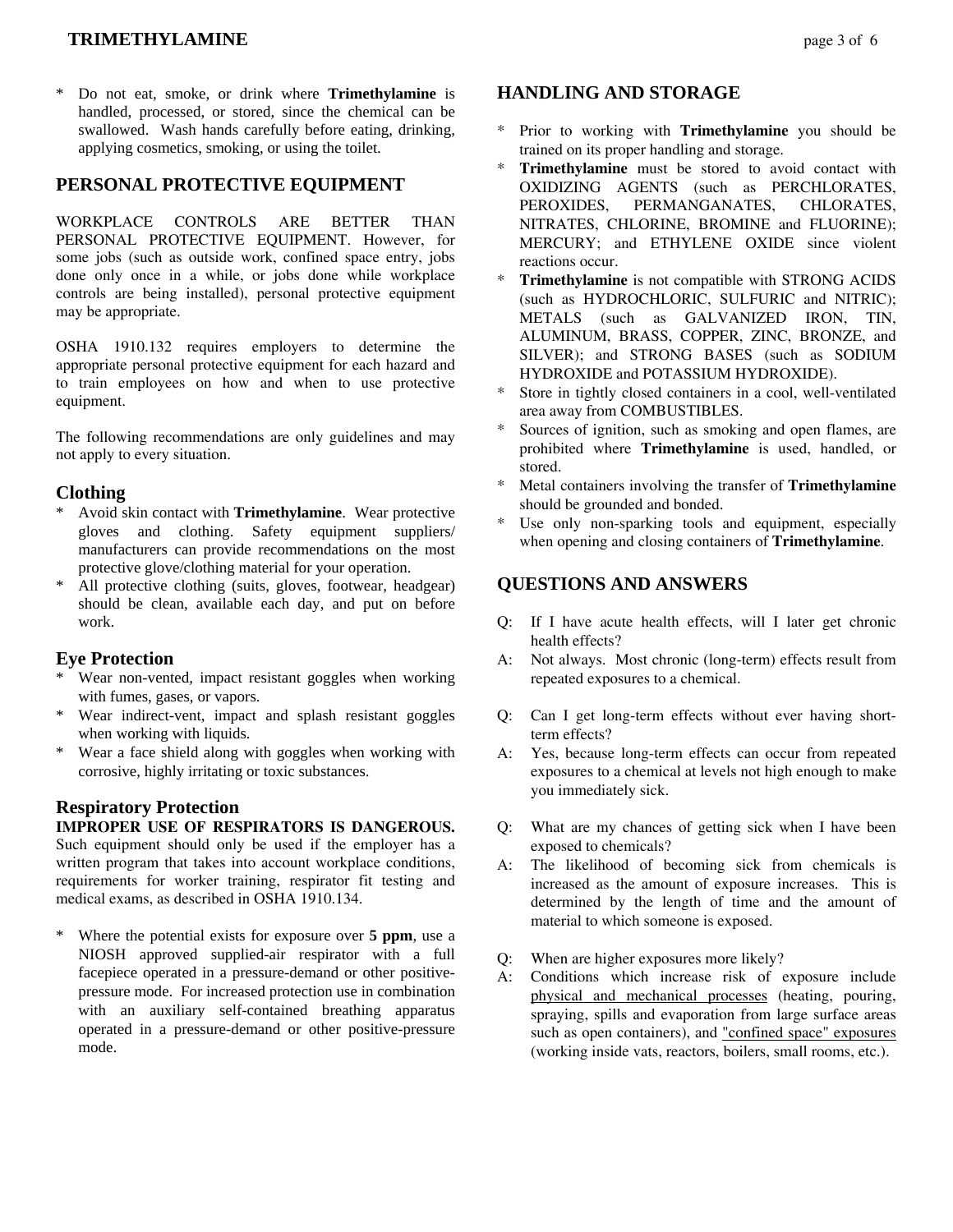## **TRIMETHYLAMINE page 4 of 6**

- Q: Is the risk of getting sick higher for workers than for community residents?
- A: Yes. Exposures in the community, except possibly in cases of fires or spills, are usually much lower than those found in the workplace. However, people in the community may be exposed to contaminated water as well as to chemicals in the air over long periods. This may be a problem for children or people who are already ill.

------------------------------------------------------------------------ The following information is available from:

 New Jersey Department of Health and Senior Services Occupational Health Service PO Box 360 Trenton, NJ 08625-0360 (609) 984-1863 (609) 984-7407 (fax)

Web address: http://www.state.nj.us/health/eoh/odisweb/

## **Industrial Hygiene Information**

Industrial hygienists are available to answer your questions regarding the control of chemical exposures using exhaust ventilation, special work practices, good housekeeping, good hygiene practices, and personal protective equipment including respirators. In addition, they can help to interpret the results of industrial hygiene survey data.

### **Medical Evaluation**

If you think you are becoming sick because of exposure to chemicals at your workplace, you may call personnel at the Department of Health and Senior Services, Occupational Health Service, who can help you find the information you need.

### **Public Presentations**

Presentations and educational programs on occupational health or the Right to Know Act can be organized for labor unions, trade associations and other groups.

### **Right to Know Information Resources**

The Right to Know Infoline (609) 984-2202 can answer questions about the identity and potential health effects of chemicals, list of educational materials in occupational health, references used to prepare the Fact Sheets, preparation of the Right to Know Survey, education and training programs, labeling requirements, and general information regarding the Right to Know Act. Violations of the law should be reported to (609) 984-2202.

 $-$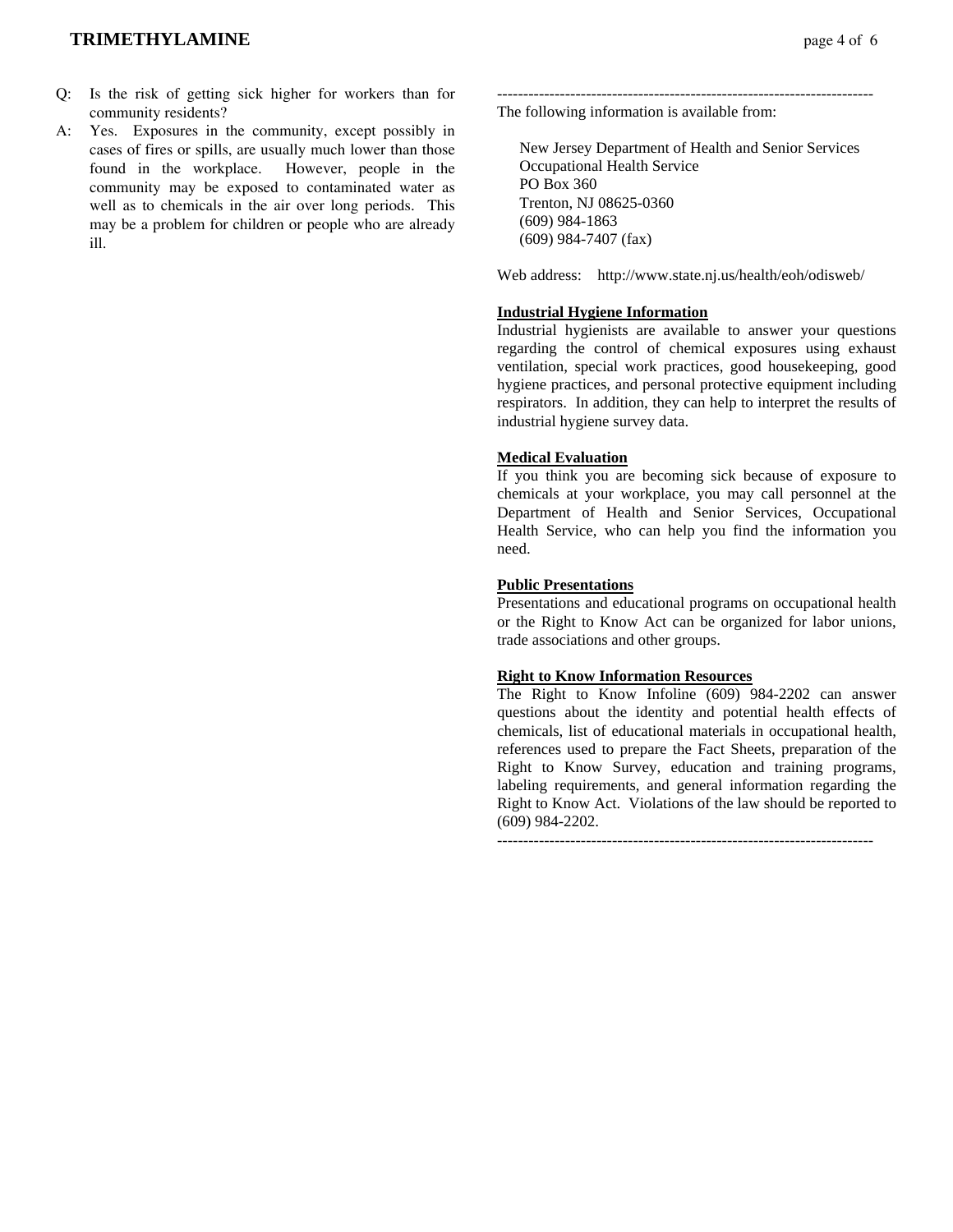## **TRIMETHYLAMINE page 5 of 6**

### **DEFINITIONS**

**ACGIH** is the American Conference of Governmental Industrial Hygienists. It recommends upper limits (called TLVs) for exposure to workplace chemicals.

A **carcinogen** is a substance that causes cancer.

The **CAS number** is assigned by the Chemical Abstracts Service to identify a specific chemical.

A **combustible** substance is a solid, liquid or gas that will burn.

A **corrosive** substance is a gas, liquid or solid that causes irreversible damage to human tissue or containers.

**DEP** is the New Jersey Department of Environmental **Protection** 

**DOT** is the Department of Transportation, the federal agency that regulates the transportation of chemicals.

**EPA** is the Environmental Protection Agency, the federal agency responsible for regulating environmental hazards.

A **fetus** is an unborn human or animal.

A **flammable** substance is a solid, liquid, vapor or gas that will ignite easily and burn rapidly.

The **flash point** is the temperature at which a liquid or solid gives off vapor that can form a flammable mixture with air.

**HHAG** is the Human Health Assessment Group of the federal EPA.

**IARC** is the International Agency for Research on Cancer, a scientific group that classifies chemicals according to their cancer-causing potential.

A **miscible** substance is a liquid or gas that will evenly dissolve in another.

**mg/m3** means milligrams of a chemical in a cubic meter of air. It is a measure of concentration (weight/volume).

A **mutagen** is a substance that causes mutations. A **mutation** is a change in the genetic material in a body cell. Mutations can lead to birth defects, miscarriages, or cancer.

**NAERG** is the North American Emergency Response Guidebook. It was jointly developed by Transport Canada, the United States Department of Transportation and the Secretariat of Communications and Transportation of Mexico. It is a guide for first responders to quickly identify the specific or generic hazards of material involved in a transportation incident, and to protect themselves and the general public during the initial response phase of the incident.

**NCI** is the National Cancer Institute, a federal agency that determines the cancer-causing potential of chemicals.

**NFPA** is the National Fire Protection Association. It classifies substances according to their fire and explosion hazard.

**NIOSH** is the National Institute for Occupational Safety and Health. It tests equipment, evaluates and approves respirators, conducts studies of workplace hazards, and proposes standards to OSHA.

**NTP** is the National Toxicology Program which tests chemicals and reviews evidence for cancer.

**OSHA** is the Occupational Safety and Health Administration, which adopts and enforces health and safety standards.

**PEL** is the Permissible Exposure Limit which is enforceable by the Occupational Safety and Health Administration.

**PIH** is a DOT designation for chemicals which are Poison Inhalation Hazards.

**ppm** means parts of a substance per million parts of air. It is a measure of concentration by volume in air.

A **reactive** substance is a solid, liquid or gas that releases energy under certain conditions.

A **teratogen** is a substance that causes birth defects by damaging the fetus.

**TLV** is the Threshold Limit Value, the workplace exposure limit recommended by ACGIH.

The **vapor pressure** is a measure of how readily a liquid or a solid mixes with air at its surface. A higher vapor pressure indicates a higher concentration of the substance in air and therefore increases the likelihood of breathing it in.